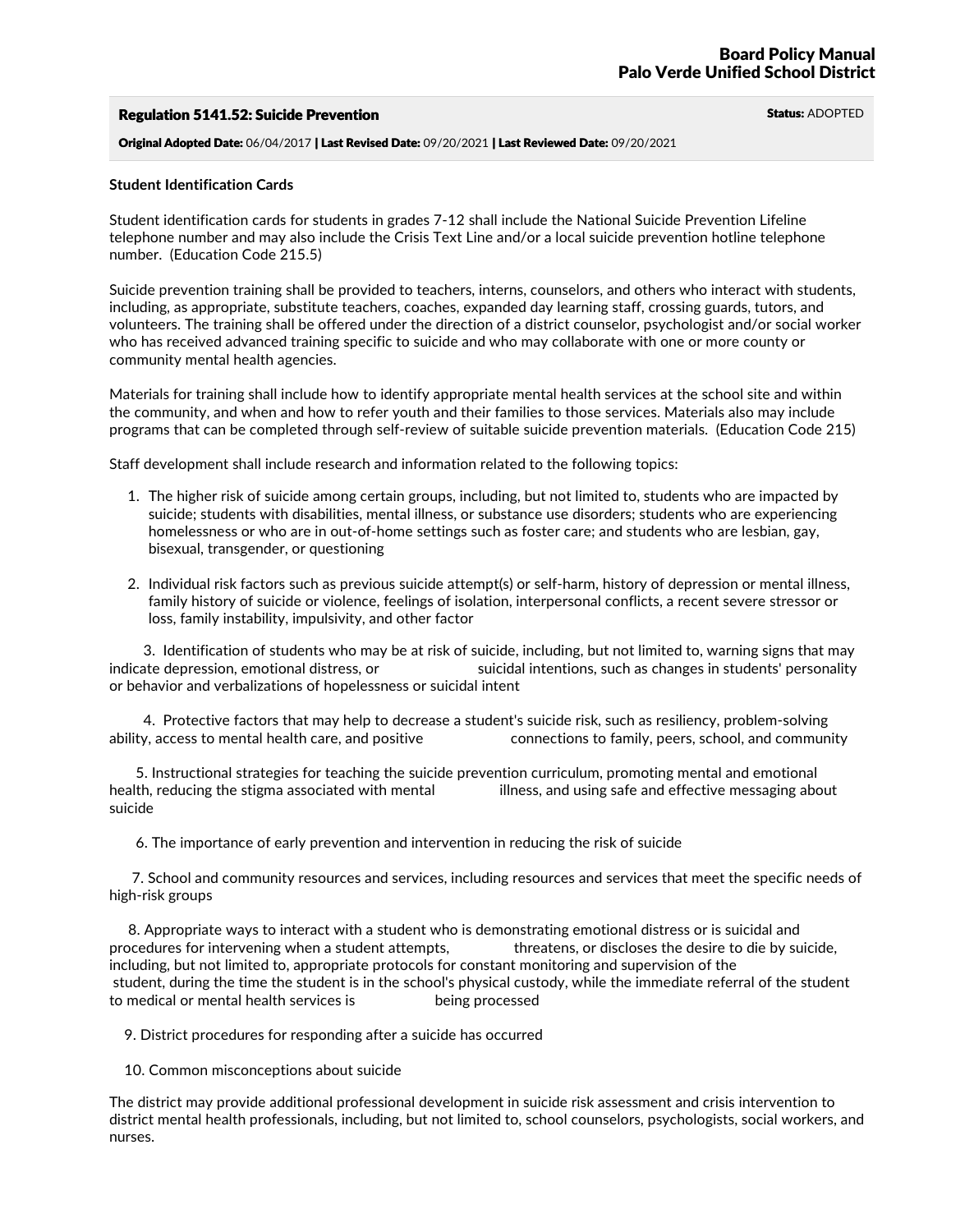# **Instruction**

The district's comprehensive health education program shall promote the healthy mental, emotional, and social development of students and shall be aligned with the state content standards and curriculum framework. Suicide prevention instruction shall be incorporated into the health education curriculum at appropriate secondary grades and shall be designed to help students:

- 1. Identify and analyze warning signs and risk factors associated with suicide, including, but not limited to, understanding how mental health challenges and emotional distress, such as feelings of depression, loss, isolation, inadequacy, and anxiety, can lead to thoughts of suicide
- 2. Develop coping and resiliency skills for dealing with stress and trauma, and building self-esteem
- 3. Learn to listen, be honest, share feelings, and get help when communicating with friends who show signs of suicidal intent
- 4. Identify trusted adults, school resources, including the district's suicide prevention, intervention, and referral procedures; and/or community crisis intervention resources where youth can get help
- 5. Develop help-seeking strategies and recognize that there is no stigma associated with seeking services for mental health, substance abuse, and/or suicide prevention
- 6. Recognize that early prevention and intervention can drastically reduce the risk of suicide

### **Intervention**

The Superintendent or designee shall provide the name, title, and contact information of the members of the district and/or school crisis intervention team(s) to students, staff, parents/guardians, and caregivers and on school and district web sites. Such notifications shall identify the mental health professional who serves as the crisis intervention team's designated reporter to receive and act upon reports of a student's suicidal intention.

Students shall be encouraged to notify a teacher, principal, counselor, or other adult when they are experiencing thoughts of suicide or when they suspect or have knowledge of another student's suicidal intentions.

Every statement regarding suicidal intent shall be taken seriously. Whenever a staff member suspects or has knowledge of a student's suicidal intentions based on the student's verbalizations or act of self-harm, the staff member shall promptly notify the principal or school counselor, who shall implement district intervention protocols as appropriate.

Although any personal information that a student discloses to a school counselor shall generally not be revealed, released, referenced, or discussed with third parties, the counselor may report to the principal or student's parents/guardians when there is reasonable cause to believe that disclosure is necessary to avert a clear and present danger to the health, safety, or welfare of the student or others within the school community. In addition, the counselor may disclose information of a personal nature to psychotherapists, other health care providers, or the school nurse for the sole purpose of referring the student for treatment, or to report child abuse and neglect as required by Penal Code 11164-11174.3. (Education Code 49602)

Whenever schools establish a peer counseling system to provide support for students, peer counselors shall receive training that includes identification of the warning signs of suicidal behavior and referral of a suicidal student to appropriate adults.

When a suicide attempt or threat is reported, the principal or designee shall ensure student safety by taking the following actions:

- 1. Immediately securing medical treatment and/or mental health services as necessary
- 2. Notifying law enforcement and/or other emergency assistance if a suicidal act is being actively threatened
- 3. Keeping the student under continuous adult supervision until the parent/guardian and/or appropriate support agent or agency can be contacted and has the opportunity to intervene
- 4. Removing other students from the immediate area as soon as possible

The principal or designee shall document the incident in writing, including the steps that the school took in response to the suicide attempt or threat.

The Superintendent or designee shall follow up with the parent/guardian and student in a timely manner to provide referrals to appropriate services as needed. If the parent/guardian does not access treatment for the student, the